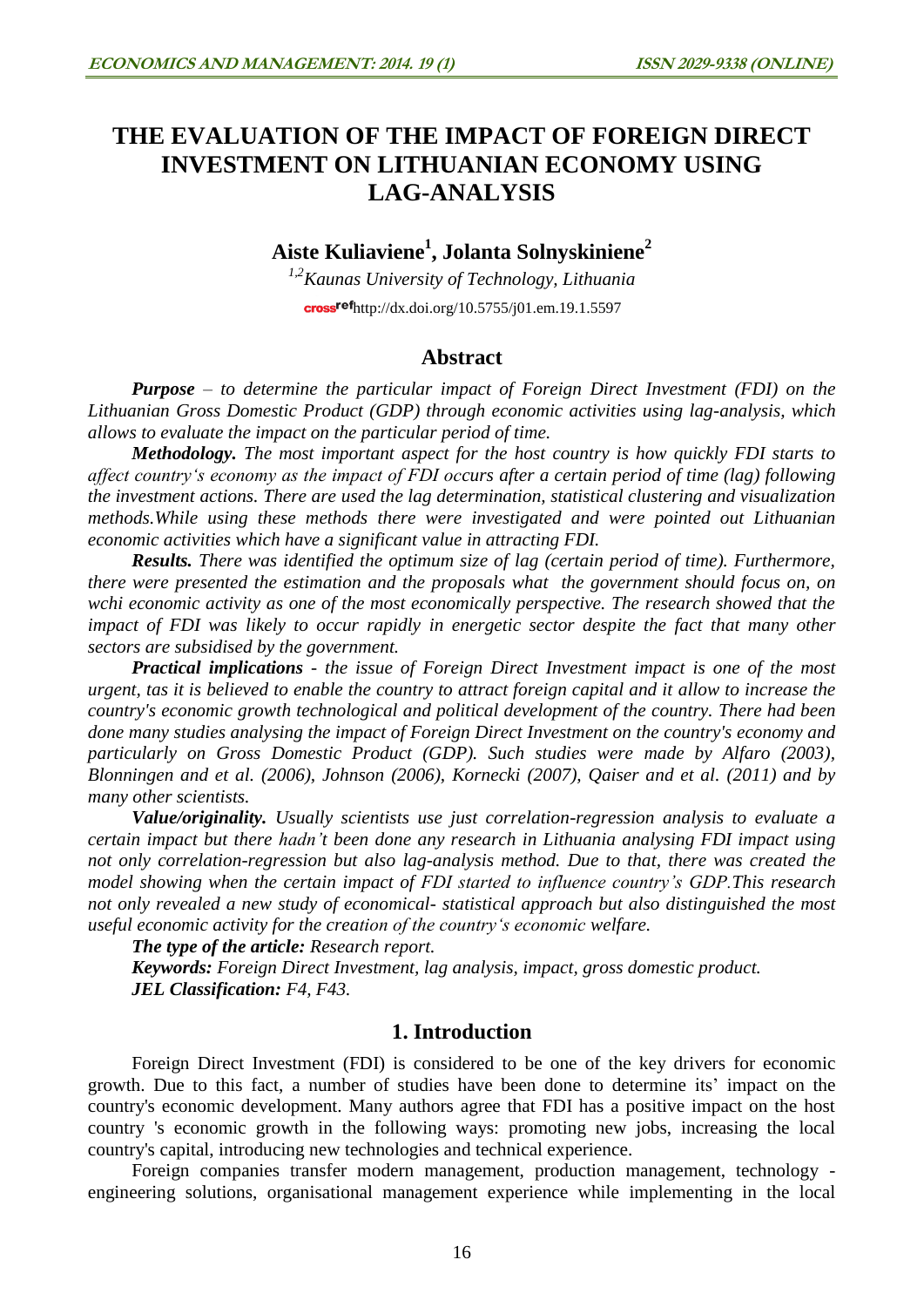market of the country. In this way, local business and country' s manufacturing productivity are being promoted to grow up and develop.

The increased productivity of the host country allows to emerge for the changes of the economic growth, which are necessary to ensure the growth of GDP. Investments were explored by different foreign authors in many different ways.

There have been done many studies analysing the impact of Foreign Direct Investment on the national economy and on particular Gross Domestic Product (GDP) over a long time. The majority of research is done in a wider spectrum: the impact of Foreign Direct Investment on the country's GDP is studied without distributing Foreign Direct investment into to the economic activities, and there is no research made on how quickly the impact will occur.

*The scientific problem***.** Different research projects and studies related with FDI impact on economic growth in the scale still don't lose relevance. The choice of the proper economic policy for the Foreign direct investment into the economic sector or industry ensures the maximum economic efficiency: maximises the productivity and helps to solve the problems of unemployment, increases competitiveness.

*The aim of the research* – To evaluate the impact of Foreign Direct Investment on Lithuanian GDP through economic activities using lag-analysis, which allows to evaluate the impact on the particular period of time.

The goals of the research:

- 1. To identify the general impact of FDI on national economic growth, and on different economic sectors and branches in Lithuania.
- 2. To determine the impact of FDI on the most economically pervious branches of economy or sectors, and to identify the lag of the impact exposure moment.

#### **The Importance of Foreign Direct Investment impact**

Direct investments are those investments which form the basis for long-term economic relations and interests between a foreign investor and the direct investment enterprise. This means that foreign investments influence corporate governance.

Scientists while analysing the impact of FDI on the country' s economy usually include gross domestic product (GDP) as the main indicator of economic growth.

It is often argued that in order to reduce the gap from the economically developed countries and to ensure the growth of economic indicators, the higher FDI growth rate is needed.

Foreign Direct Investments are generally considered to be one of the most significant factors leading the rapid and continuous development of the country and increasing the country's productivity. This factor influences strongly the growth of gross domestic product.

Lithuanian authors such as Tvaronavičius and Tvaronavičienė (2008) had made the comprehensive analysis of the benefits of FDI attraction for the entire economic mechanism of development.

The manufacture productivity as a direct consequence of the impact of foreign investment was analysed by such foreign authors Gorodnichenko, Svejnar and Terrell (2007). According to the authors, this affect can be diversified by the methods how the desired positive result is achieved. This implies, that an investor can operate the productivity of local firms – such situation is considered as horizontal affect. On the other hand, investor may operate in a separate branch of the existing suppliers and their performance / productivity – such situation can be considered as vertical impact.

Gorodnichenko *et al.* (2007) in their work had done the empirical analysis of different foreign authors studies and express the opinion that the developing economies attracting Foreign Direct Investment simply will not be able to increase its macroeconomic indicators, due to disability to respond quickly to the changes. Developing countries will encounter such a problem due to a low technological level.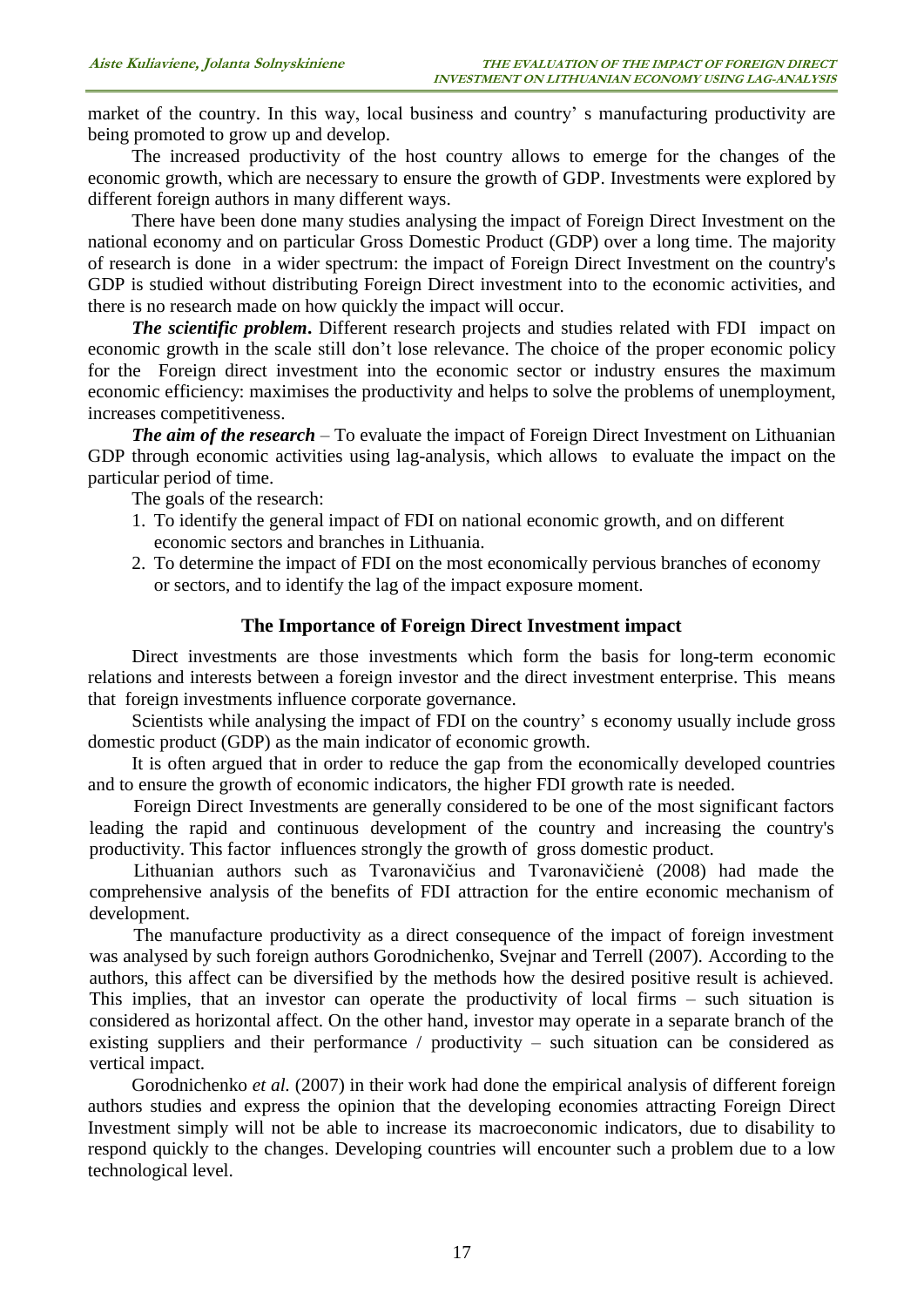The individual economic sectors, being underdeveloped simply cannot absorb all the new information, and this will reduce the opportunity to grow productivity of the entire country.

Authors Busse and Groizard (2006) express the opinion that the countries which economies are heavily regulated by the state, do not suffer, or suffer just a few Foreign Direct Investment benefits for the country. The authors mention that the host state enterprises become more competitive when they accept a foreign competitor and try to maintain a leading position. Then the company not only takes the best practice from foreign company, but also the technological knowledge. The technological experience lets to rise the country's level of technological development. What is more foreign investors while coming to the country's market reduces the unemployment rate, which allows to increase domestic consumption and as a result, changes in the growth of GDP. Authors emphasize that if the labor market were heavily regulated as the financial system, foreign direct investment wouldn't lead a positive impact on the country's economy life.Lithuanian authors Laškienė and Pekarskienė (2011) analysed in detailed the impact of FDI on productivity of the labor market and carried out the key points.

In terms of FDI impact on the national economy Johnson (2006) notes that Foreign Direct Investment potential depends on the development level of host country. Foreign Direct Investment have the greatest impact on more developed countries, while the less developed countries, exposure is low. The scientist Johnson (2006) still emphasises this fact through the creation of a new technological base.Also more developed countries' technological affects allows to ensure a constant and long-term economic growth.

Many scientists explored numerous positive aspects of FDI attraction: Beugeldsjik and others (2009), Keller (2010), Blind and Jugmittag (2004), Brandl et al. (2007), Davies *et al.* (2006) Eaton and others (2002) and Hattari and Rajant (2011), Qaiser and others (2011) and Javorcík (2004). For example, authors such as Blomstrom and Kokko (2003) emphasise that foreign direct investment in various sectors of the national economy work differently. According to the authors, the greatest profit is created in the services and industrial sectors, the lowest benefit –in the primary production sectors (agriculture).

English scientist Alfaro (2003) put particular emphasis on agriculture as highly problematic sector. Agriculture - the specific branch of country's economy related with a long -term process of reproduction in slow circulation of capital where is required relatively higher capital (both fixed and working ) investments, and their payback is longer than in other industries.

In terms of return on investment and the question of their impact on the significance of the national economy, and in particular the country's GDP, scientists tend to compose the models on delayed effects: autoregressive distributed delayed model or a polynomial distributed lag model. In the studies there are chosen subjects for the independent variables and dependent variables. To evaluate and the existence of the communication rellavance - there is used Granger causality test, unit root test ( Dickey - Fuller test), as well as a model to determine the significance of calculated F- statistics. Also there is taken the coefficient of determination and the other indicators determining the statistical significance.

Many of Lithuanian and foreign scientists while carrying out the research of FDI impact on the country's economy analyse the such economic stability indicators as well as: inflation rate, export growth, unemployment and others. Scientists Gaphi and Chandran (2008) are still focusing on the the forecasting growth GDP which is influenced by FDI. They distinguish the industry sector as the most essential for the developing economies. The research made by these authors carried out an investigation of the impact of foreign direct investment in the industry sector through the creation of new jobs and technological progress. Authors use the autoregressive distributed delay model (ARDL), which shows that the affects of FDI are revealed only after a longer time. As the reason is mentioned - the host country's technological preparation which let to accept the changes quickly or too slowly if the technological progress in the country is in the low level. Therefore, Gaphi and Chandran (2008) propose to change the country's education system which would ensure the promotion more engineering-oriented scientists. Other scientists Kundan and Qingliang (2010) while using unit root and causality tests consisted of several FDI effect the country's GDP models.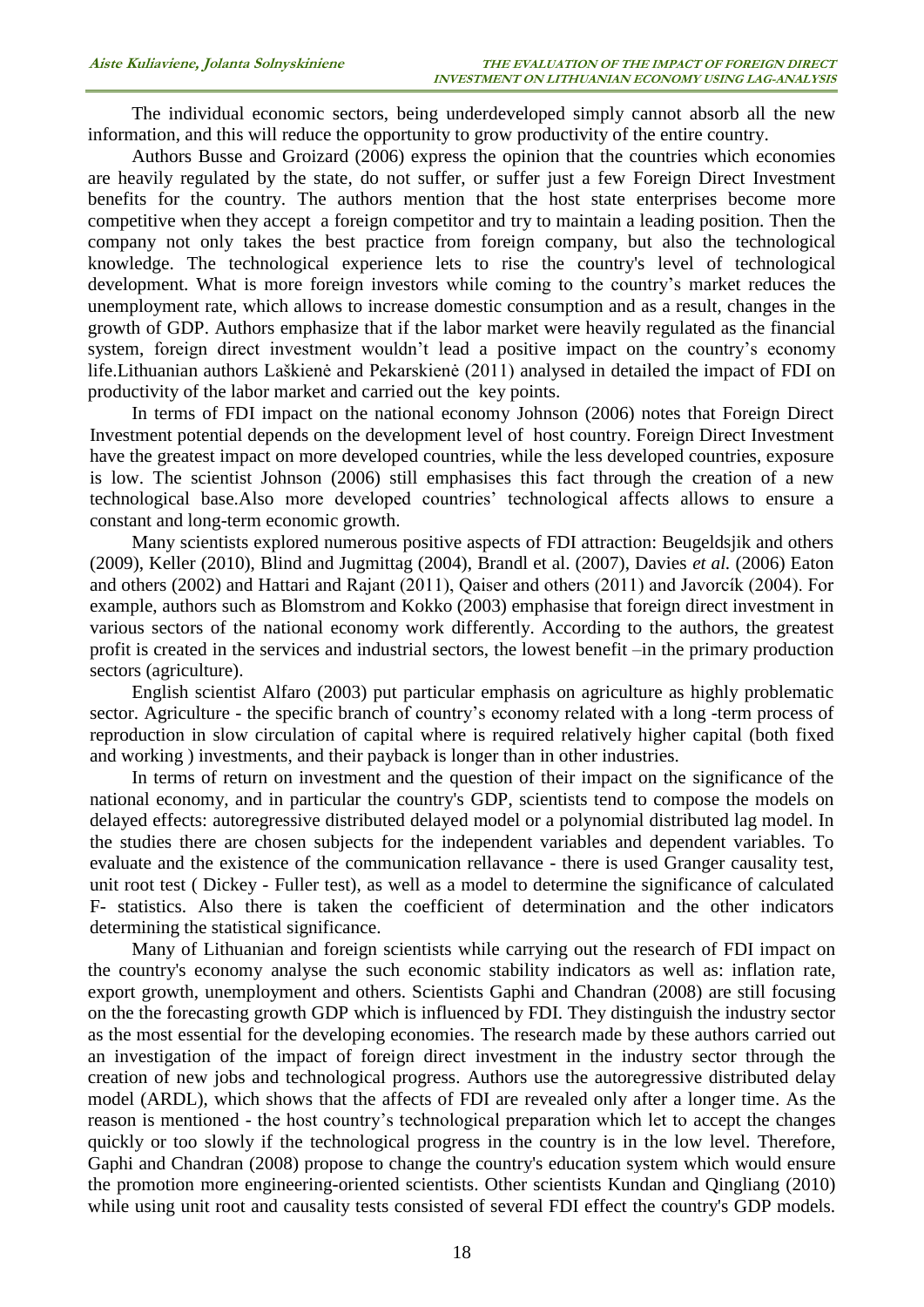It was found that FDI flows to the host country's economy begins to have a positive effect only after 4 years. Also, the author showed that there is just slight connection between FDI and GDP in not developed economies. The reason of such situation is also technological ill-preparation.

With regard to the importance of FDI on the country's development potential it is important to find not only the resulting effect, but also the determinants of the same investments. Scientists Selelo and Sikwila (2012) while using a number of different econometric methods - the least squares method and vector autoregression model (VAR) was simulated test of causality change. The authors mention the main factors which determine the FDI level in the host country: the experienced labor force, domestic investment, gross domestic product and foreign trade. Unlike the above authors showed results, Selelo and Sikwila (2012) showed that the factors which would influence FDI attraction rather influence short term investments. This means that foreign investors are sensitive to the countries where economic changes are happening very often.

The factors effecting foreign direct investment growth are often treated by the scientists as the indicators that influence the the volume of FDI attraction. Such a research was examined by Adhikary (2012) who explores how FDI operates the host country's exports, the rate of inflation, domestic demand and the country's openness. (export and import ratio). Using the distributed delayed model to an analysis and the causality test, author selects the appropriate data.There is found that during the first year after the attraction of FDI changes just the export volume. The other results showed that indicators of host country's economic development increases at 3 and 4 years after the investments are attracted. To conclude both this and the author previously mentioned, discussed the fact that the impact of FDI starts to appear only after a certain period of time and the determination of exposure time depends on the statistical data used in volume and the statistics econometric methods.

#### **The overview of the present situation**

Empirical research revealed that there are different various opinions how foreign direct investment effect GDP growth. Still there wasn't defined the main model how to evaluate properly the constant effect. Further will be studied the certain period of time (lag) and will be selected the most useful and appropriate method for the further research. To ensure the efficiency of the analysis it is a must to analyse the impact of FDI through the economic sectors. There will be determined the most reasonable sector as well. Willing to carry out the research susccesfully, the dynamics of FDI are analysed and given in Figure 1.



**Figure 1.** The dynamics of FDI by the sector in Lithuania during 2004–2012 *Source*: Lithuanian Bank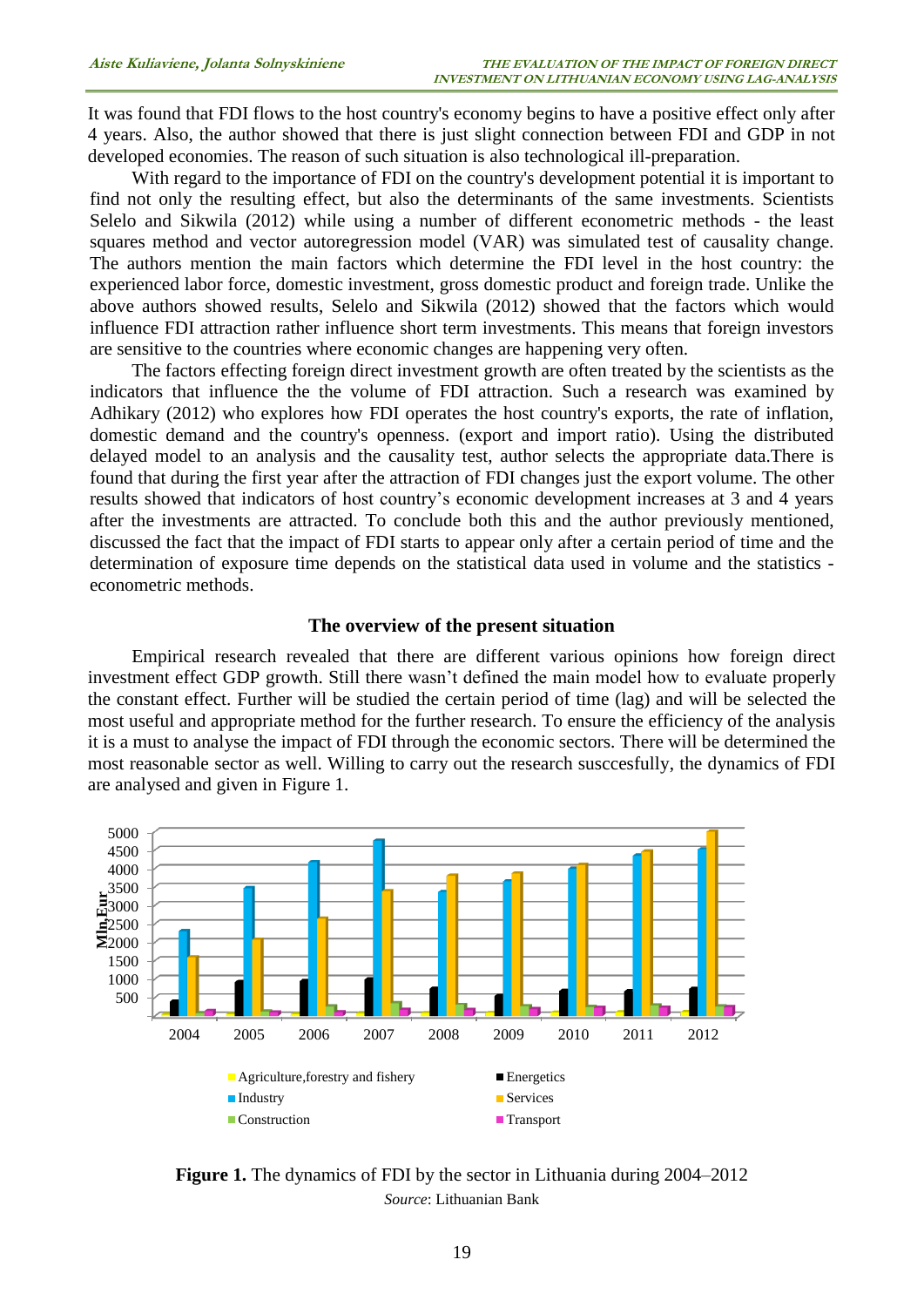While assessing the dynamics of FDI 2004 – 2012 it is seen that by the year 2005 there was a moderate rise of FDI around 10-15 per cent annually. Since 2005, there had been a rapid growth of FDI, which lasted until 2008. Particulary, the rapid growth of FDI was in the industry and the financial intermediation and real estate areas. In the construction sector since 2005 FDI had increased by 1.5 time. FDI growth during this period resulted in a high rate of economic growth. Economic and financial crisis has fundamentally changed the appropriately sector for the investmens. Since 2008, a general decline of FDI had been particularly pronounced in industry and construction sector. Eventually the service sector become the leader in attracting FDI. The volume of investment in the construction, agriculture and energy sectors during the period was not very significant.

The most attractive sector for the FDI attraction is - the energy sector. There is shown in Figure 2 that energy sector – is one of the most supported sectors by the Lithuanian government. Lithuanian government adopted a National Energy Independence Strategy in 2012.This strategy seeks to ensure the country's energy independence from the external energy systems.



Agriculture, forestry, fishery Industry Services Transport Energetics Construction

### **Figure 2.** Lithuanian the most subsidised sectors during 2000–2010 years *Source*: Lithuanian Bank

Government is forecasting to implement large-scale energy projects attracting foreign investors for the period 2013-2020. Also it is predicted that private foreign investors' investments in 2020 will reach 10-14 billion litas. Currently, the total accumulated investments compile approximately 14 billion litas. In this way, the energy sector has a great possibility to become one of the most susceptible sector for FDI, which will move the economy, stimulate other economic sectors and branches for the development, and there is supposed that will be set up over 5,000 new jobs. The greatest new energy facility - nuclear power has attracted many critical assessments and is now considered to accept or to reject the building, or to postpone it until a new project. This work will evaluate the attracted FDI in launched or projected four energy projects (in Lithuanian - Polish gas pipeline - the estimated amount of 471 million of FDI. EUR Nord Balt - 1.9 billion. LT, LitPolLink - 1 28 billion. E, SDG terminal - about 3 billion euro). Also the long- term impact will be evaluated using lag method. It is known that all the projects will be implemented at 2018, so this research will show how will change the situation if the country implement all the projects successfully and if not.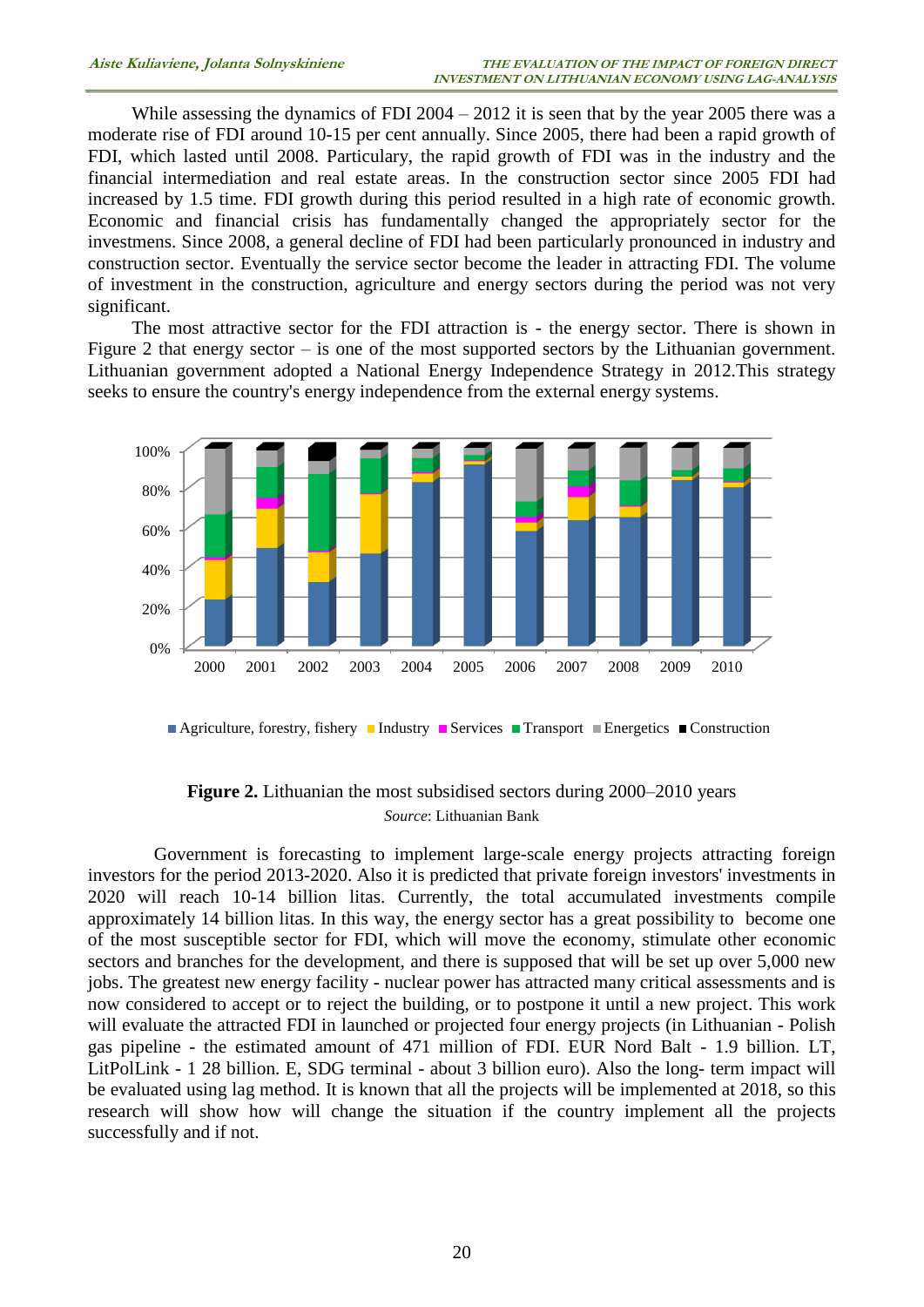### **2. Method**

Scientists Gaphi and Chandran (2008) and scientists Kundan and Qingliang (2010) paid a great attention to all the sectors of the economy by using a distributed delay model ARDL and us unit root tests. Lithuanian scientists still haven't performed the assessment of the FDI impact on the energetic sector. In this research there will be used distributed lag method and will be evaluated causility coeficients. Furthermore there will be forecasted the results at the end on 2018.

While using the data of the Lithuania Bank database FDI the year 2004 - 2012, the data is obtained in accordance with NACE 2.2. The data is splitted by the cumulative foreign direct investment of economic activity, which depends on the energy secto. Distributed delayed lag model is constrained by using the STATISTICA program. Eviews software is used for creation of the polynomial lag model.

According to professor Boguslauskas (2004) while researching economic processes it is often needed to evaluate some of the factors of delay performance, considering their values in the previous points in time. That's why lagged models are being constrained.

To complete analysis successfully there is selected a special model mentioned by Karpuškienė (2010) which is - the distributed delayed model (called *Distributed Lag model*), the equation would follow:

$$
y_t = \beta_0 + \beta_1 x_1 + \beta_2 x_{t-1} + \theta y_{t-1} + u_t
$$
 (1)

There:

 $B_1 x_1 + \beta_2 x_{t-1}$  - is distributed delayed (lagged) exogenous variable in  $X_t$  time series ;  $Y_1 Y_{t-1}$  - is autoregressive *Yt* member - endogenous variable with a lag.

On purpose to measure the polynomial distributed lag model known as the Almon lag autoregression member there is used Eviews integrated feature PDL. There is used Almon procedure for the model transformation. The transformation is needed to reduce the multicolinearity problem when the parameters necessary for the research will be small and the least square method parameters would be the best and not scrolled.

Almon lag model as an example, can be written as:

$$
y_t = \alpha + c_0 z_0 + c_1 z_1 + c_2 z_2 + e_t;
$$
 (2)

There: z values are inserted in the following calculation:

$$
z_{0t} \equiv x_t + x_{t-1} + x_{t-2} + x_{t-3};
$$
\n(3)

$$
z_{1t} \equiv x_{t-1} + 2x_{t-2} + 3x_{t-3};
$$
\n<sup>(4)</sup>

Eviews programme lets to trace the equation coefficients and then there is formed the constant model. Befor further research Granger causality test is used to determine whether x is y a cause.

$$
X_{t} = \alpha_{2} + \sum_{i}^{n} \theta_{i} X_{t-i} + \sum_{j}^{m} \delta_{j} Y_{t-j} + e_{2t}
$$
 (5)

### **3. Results**

After the accomplishment of the research coefficients of the X test are found. It is known that there can be found that at least one of them is non-zero and can be considered that X Granger causes  $Y$  – but it is important to emphasise that this does not say that Y is X result.

Table 1 which is below, provides the information which shows that foreign direct investment in the energy sector effect gross domestic product. The results are based on the F-statistics and significance level  $= 0.05$ . Optimal lag is selected 3-year period. While testing the data of Granger test there is determined the statistical significance of the hypothesis:

H<sub>0</sub>: 
$$
\beta_0 = \beta_1 = \beta_2 = \beta_3 = 0
$$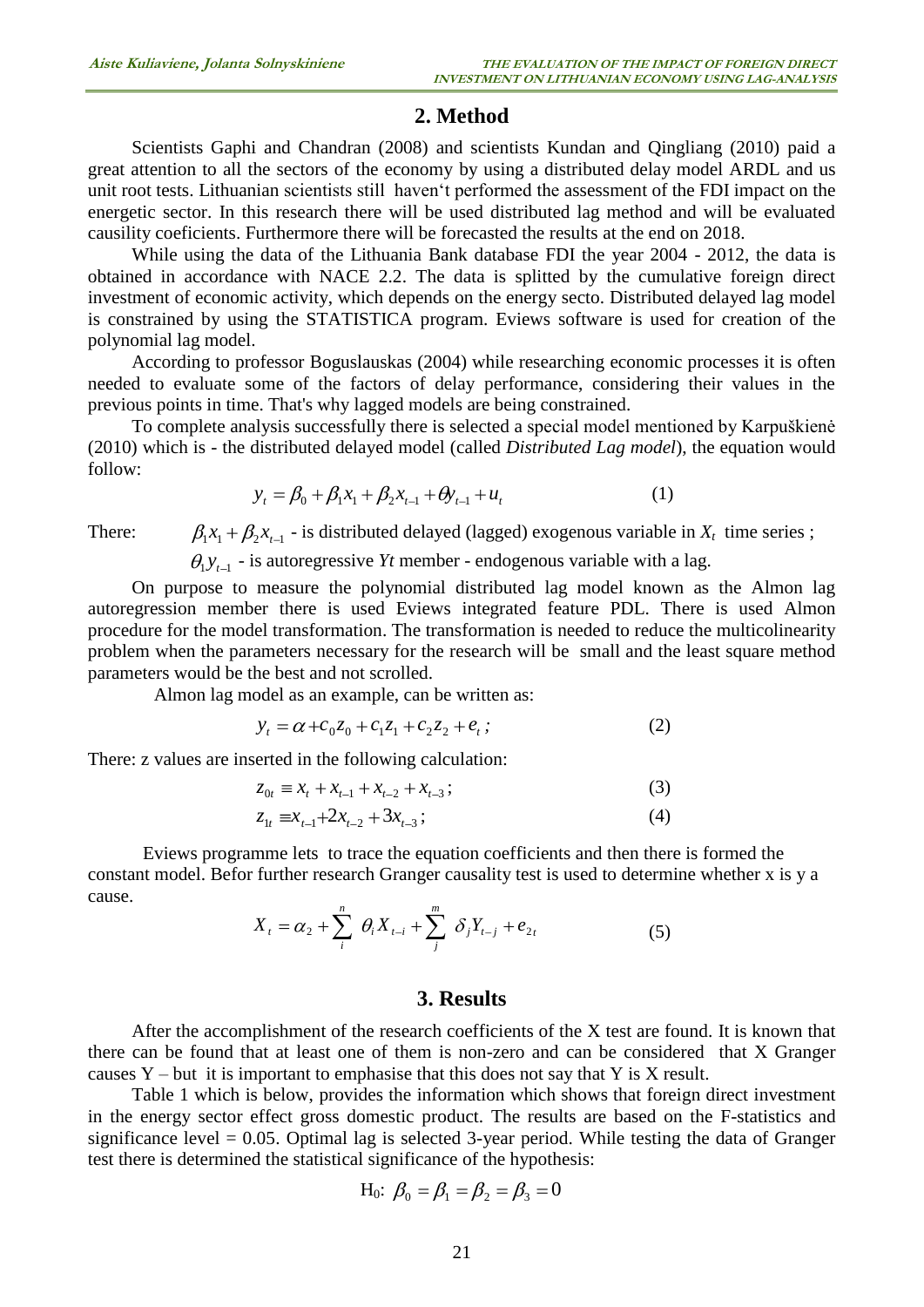| <b>Hypotesis</b>                                                             | The number<br>of lags | <b>F-statistics</b> | <b>Level of significance</b> |
|------------------------------------------------------------------------------|-----------------------|---------------------|------------------------------|
| GDP does not Granger Cause FDI                                               |                       | 7.95334             | 0.03710                      |
| FDI does not Granger Cause GDP                                               |                       | 1.82893             | 0.23420                      |
| GDP does not Granger Cause FDI                                               | ◠                     | 1.84809             | 0.35111                      |
| FDI does not Granger Cause GDP                                               |                       | 0.39687             | 0.71589                      |
| GDP does not Granger Cause FDI                                               | 3                     | 2.53890             | 0.75231                      |
| FDI does not Granger Cause GDP                                               |                       | 3.23451             | 0.04212                      |
| $\alpha$ . The set of $\alpha$ is the set of $\alpha$ is the set of $\alpha$ |                       |                     |                              |

### **Table 1.** The results of the Granger test

*Source*: adapted by the authors

While striving to identify and analyse how foreign direct investment in the energy sector influences the gross domestic product at the certain point of time (certain period), the lagged model is being constrained and interpreted how will change the data at the certain random intervals.The second table shows the calculation at two stages: first – without energy projects, in the second there are shown the values with submitted energy projects.

| <b>Relative coefficients of the</b><br>equation<br><b>Variable</b> |                |           |                    |                    | The start time of the<br>influence, year | The coefficient of<br>determination |  |
|--------------------------------------------------------------------|----------------|-----------|--------------------|--------------------|------------------------------------------|-------------------------------------|--|
|                                                                    | $\mathbf{X}_t$ | $X_{t-1}$ | $\mathbf{X}_{t-2}$ | $\mathbf{X}_{t-3}$ |                                          |                                     |  |
| FDI(1)                                                             | 0.36           | 0.13      | 0.10               | 0.16               |                                          | 0.95                                |  |
| FDI(2)                                                             | 0.51           | 0.17      | 0.15               | 0.20               |                                          | 0.99                                |  |

**Table 2.** Coefficients of lagged models

*Source*: adapted by the authors

Table 3 shows the coefficients' estimates in percentage how much each year the dependent variable will increase due to independent variable.

| <b>Model</b>                                                               | <b>Percents of the calculated</b><br>coeficients |           |           |           | <b>Start time of</b><br>the impact, | The coefficient<br>of |
|----------------------------------------------------------------------------|--------------------------------------------------|-----------|-----------|-----------|-------------------------------------|-----------------------|
|                                                                            | $\mathbf{X}_{t}$                                 | $X_{t-1}$ | $X_{t-2}$ | $X_{t-3}$ | year                                | determination         |
| <b>Polynomial distributed</b><br>lag model (before<br>energetics projects) | 6.1                                              | 12.9      | 51.0      | 30.0      | 2                                   | 0.95                  |
| <b>Polynomial distributed</b><br>lag model (after<br>energetics projects)  | 3.0                                              | 17.9      | 46.8      | 32.3      | 2                                   | 0.99                  |

**Table 3.** The results of polynomial distributed lag model

*Source*: adapted by the authors

It is important to note that the strongest correlation is then, when the correlation coefficient is from 0.7 till 0.99 value. Thus, the results show exactly the target variable correlation with the dependent variable – GDP which is direct, positive and very strong.

Distributed delay model is usually too rough to assess the impact of foreign direct investment for the country's energy sector. Such kind of model does not exactly estimate the effect on the growth / decline issues, but provides information on the overall impact of trend.

Due to the small amount of the survey data and perhaps the low statistical significance, there is not applied autoregression Durbin - Watson test and there is not applyed the stationary test - unit root test. However, the usage of the logged data helps to solve the problem of simultaneity, since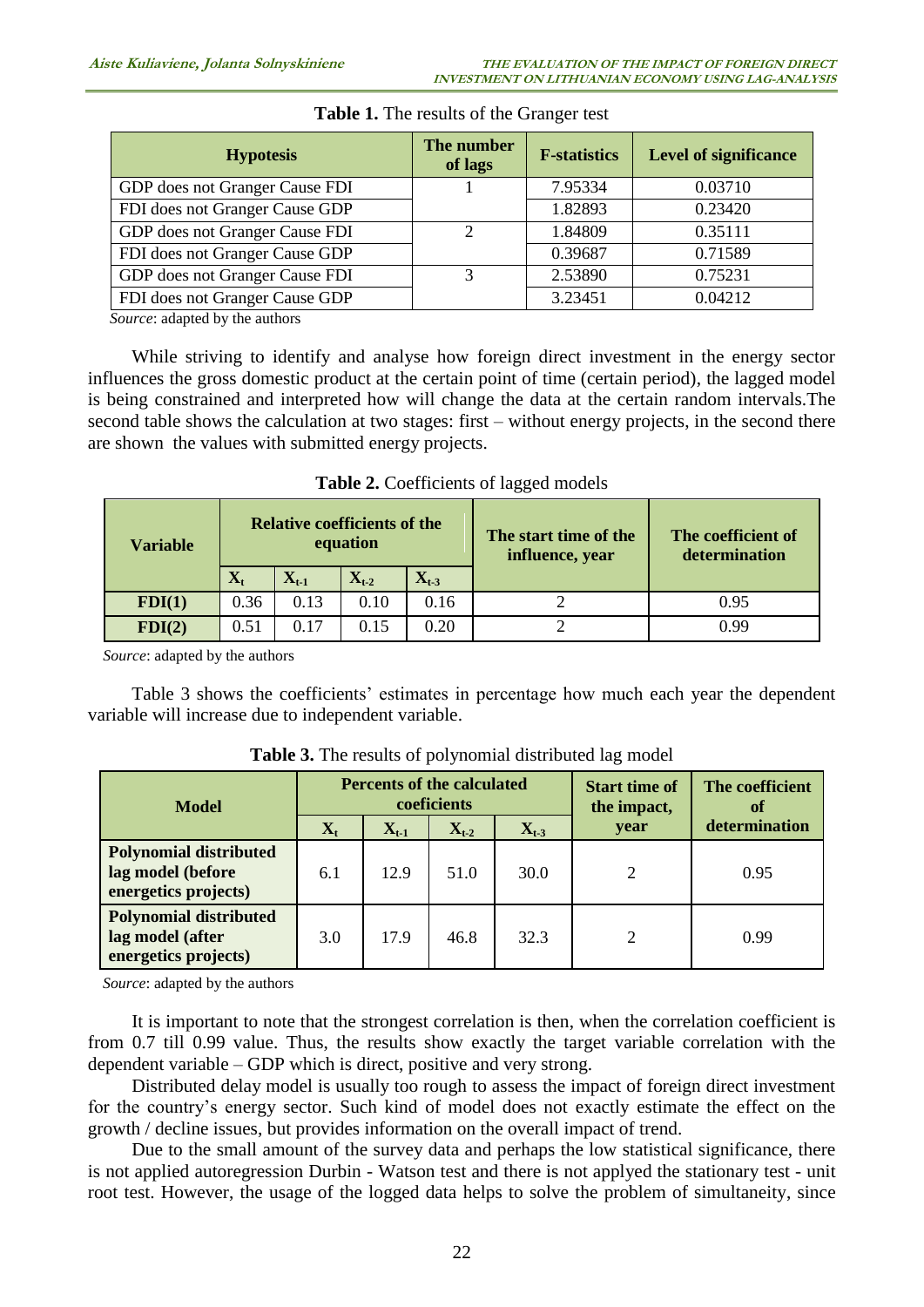foreign direct investment effects only after a certain time of the country 's economy. There is used accumulative foreign direct investment but not direct investment flows. Such selection reflect better the current situation. Investment flows represent only the beginning of influence of the period, rather than the ultimate impact. The main results are presented in Figure 3. There is shown how FDI influence countrys's economy through energy sector at the certain period of time.



**Figure 3.** The impact of FDI on country's GDP through energy sector after 2013 year *Source:* made by the authors

The differences between two models are identified by a different colour line. In both the case the country's GDP will tend to grow, but foreign direct investment growth will rise just with projects. In the first case, predicted that in 2018 FDI in the energy sector t reach nearly 8000 billion euro. This is the case when the country will implemente all the projects by the year 2018.

Empirical studies have confirmed the theoretical statements about the impact of FDI on GDP growth in the case of Lithuania. The analysis of FDI attraction to Lithuania four energy projects in the period 2013–2018 using polynomial distributed lag method showed a significant and lasting impact of FDI on GDP coverage: attraction of investment in the projects 2.5 billion euro will lead 23.5% percent growth in comparison with the growth of general GDP.

#### **4. Discussion**

The research showed that FDI has a significant impact on the country's economic development as FDI is often regarded as one of the most important growth-promoting factor.

Foreign Direct Investment (FDI) is becoming prior aspect in the international communication. Over the long period of time there has been done a number of studies, that analyse the impact of foreign direct investment for the country's economy and particular for GDP. However, the analysis are performed mostly in a wider spectrum.It means that the impact of FDI for GDP is investigated when FDI are attracted to all the branchies of economy not to a certain sector.This paper analyses the impact of foreign direct investment for the country's gross domestic product through economic activities. For the further research there was selected the most subsidised sector – Energy sector. While striving for the national development efficiency in attraction of FDI, it is very important to explore the exposure time of the investments. In this research there are made the calculations which showed, that an optimum lag (a certain point of time ) is 2 years, when investments from foreign countries start to affect the countrys economy. Nowadays, when Lithuania attempts to succeed several great energy projects it is important to find out how will change the situation in the future after their implementation. This research showed that Lithuanian gross domestic product will grow 23.5% more then the GDP without Energy projects implementation during 2013–2018 year.This